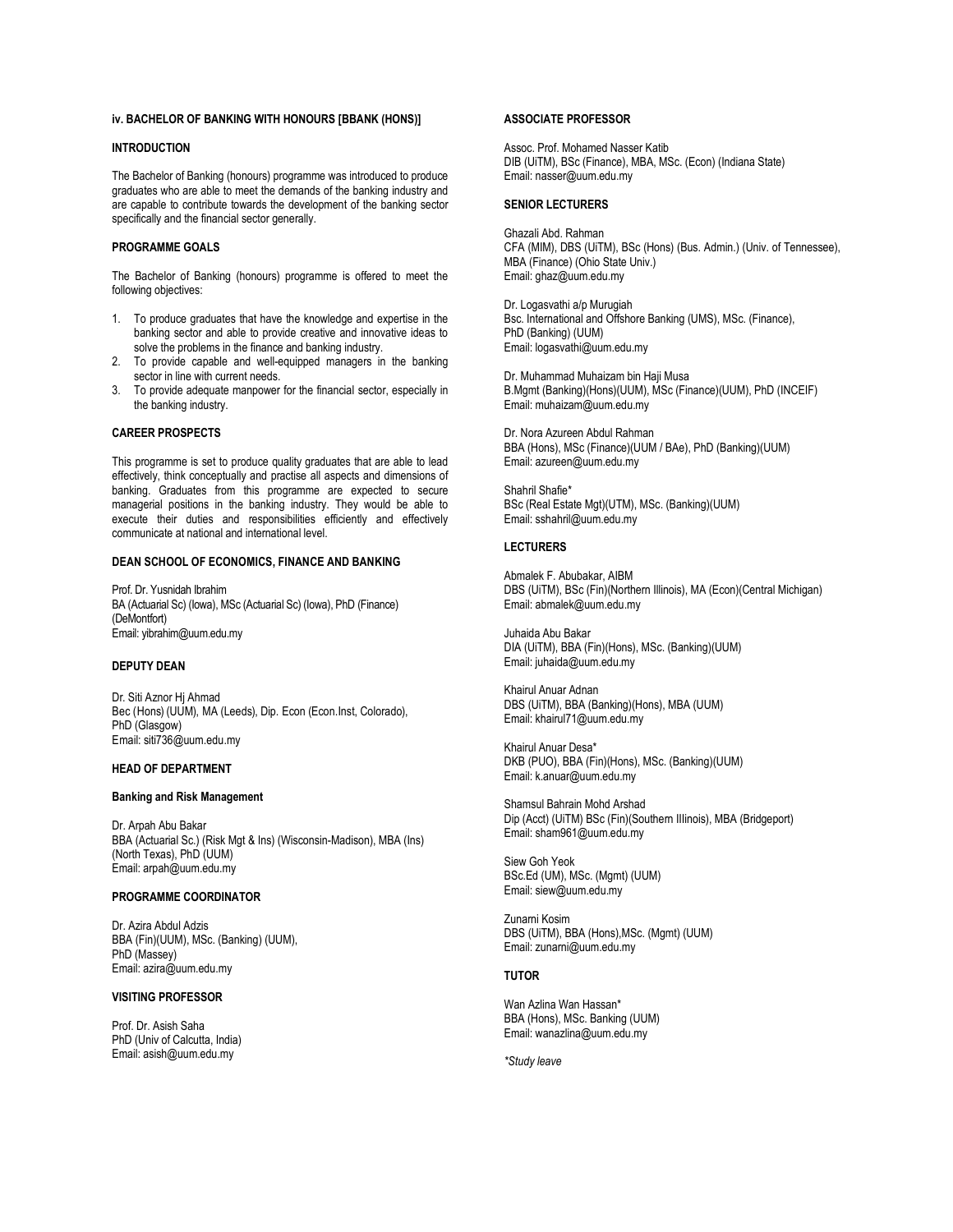### **SUMMARY OF PROGRAMME REQUIREMENTS BACHELOR OF BANKING WITH HONOURS [BBANK (HONS)]**

# **RULES FOR CONFERMENT OF DEGREE**

### **COMPONENT CREDIT HOURS**

| <b>TOTAL</b>             | 129 |
|--------------------------|-----|
| C. ELECTIVE              | 33  |
| <b>B. PROGRAMME CORE</b> | 71  |
| A. UNIVERSITY CORE       | 25  |
|                          |     |

### **DURATION OF STUDY**

The duration of study for this program is four (4) years.

### **PROGRAMME STRUCTURE**

The structure of the programme essentially covers all basic and important aspects of banking to meet market needs both nationally and internationally. To strengthen the programme, the course structure also include in depth coverage on managements, economics, communication and accounting.

#### **PROGRAMME STRUCTURE BACHELOR OF BANKING WITH HONOURS [BBANK (HONS)]**

For the award of Bachelor of Banking (Honours), a student is required to complete at least 129 credit hours and must obtained at least 2.00 Cumulative Grade Point Average (CGPA) through the following structure:

# **A. UNIVERSITY CORE (25 CREDIT HOURS)**

### **A. UNIVERSITY CORE (25 CREDIT HOURS)**

|    | <b>COURSE</b>                                                                        |                                                                                                                       | <b>CREDIT</b><br><b>HOUR</b> |
|----|--------------------------------------------------------------------------------------|-----------------------------------------------------------------------------------------------------------------------|------------------------------|
|    | Humanity (9 credit hours)<br><b>SADN 1013</b><br>SADN 1033<br><b>SADN 1043</b>       | Islamic and Asian Civilization<br>Nationhood of Malaysia<br><b>Ethnic Relations</b>                                   | 3<br>3<br>3                  |
|    | English (9 credit hours)<br><b>SBLE 1033</b><br><b>SBLE 1043</b><br><b>SBLE 2103</b> | English for Communication I<br>English for Communication II<br>Process Writing                                        | $\frac{3}{3}$                |
|    | <b>BPME 1013</b>                                                                     | Management (3 credit hours)<br>Introduction to<br>Entrepreneurship                                                    | 3                            |
|    | 6 credit hours)                                                                      | Co-Curriculum (4 credit hours)<br>Choose any of the Co-Curriculum courses<br>(except for PALAPES and KOR SUKSIS POLIS | 4                            |
| В. |                                                                                      | <b>PROGRAMME CORE (71 CREDIT HOURS)</b>                                                                               |                              |
|    |                                                                                      | Quantitative (3 credit hours)<br>SQQS 1013 Introduction to Statistics                                                 | 3                            |
|    | <b>STID 1103</b>                                                                     | Information Technology (3 credit hours)<br>Computer Applications in<br>Management                                     | 3                            |
|    | Economics (3 credit hours)<br><b>BEEB 1013</b>                                       | <b>Principles of Economics</b>                                                                                        | 3                            |

| Accounting (3 credit hours)<br><b>BKAF 1023</b><br>Introduction to Financial<br>Accounting |                                   |               |  |
|--------------------------------------------------------------------------------------------|-----------------------------------|---------------|--|
| Finance (9 credit hours)                                                                   |                                   |               |  |
| <b>BWFF 2013</b>                                                                           | <b>Financial Management</b>       | 3             |  |
| <b>BWFF 2023</b>                                                                           | <b>Advanced Financial</b>         | 3             |  |
|                                                                                            | Management                        |               |  |
| <b>BWFN 3013</b>                                                                           | <b>Investment Analysis</b>        | 3             |  |
| Banking (21 credit hours)                                                                  |                                   |               |  |
| <b>BWBB 1013</b>                                                                           | Foundations of Banking            |               |  |
| <b>BWBB 2013</b>                                                                           | <b>Bank Management</b>            |               |  |
| <b>BWBB 3013</b>                                                                           | <b>Commercial Bank Operations</b> |               |  |
| <b>BWBB 3023</b>                                                                           | Lending Management                |               |  |
| <b>BWBB 3033</b>                                                                           | International Banking             | 333333333     |  |
| <b>BWBS 3043</b>                                                                           | <b>Islamic Banking Management</b> |               |  |
| <b>BWBB 3193</b>                                                                           | Seminar in Banking                |               |  |
|                                                                                            | Management (12 credit hours)      |               |  |
| <b>BPMN 1013</b>                                                                           | Introduction to Management        | 3             |  |
| <b>BPMN 3023</b>                                                                           | Strategic Management              | $\frac{3}{3}$ |  |
| <b>BPMN 3123</b>                                                                           | <b>Management Ethics</b>          |               |  |
| <b>BPMN 3143</b>                                                                           | Research Methodology              |               |  |
| Law (6 credit hours)                                                                       |                                   |               |  |
| <b>GLUL 2023</b>                                                                           | <b>Business Law</b>               | 3<br>3        |  |
| <b>GLUL 3093</b>                                                                           | <b>Banking Law</b>                |               |  |
| Marketing (3 credit hours)                                                                 |                                   |               |  |
| <b>BPMM 1013</b>                                                                           | Introduction to Marketing         | 3             |  |
| Practicum (8 credit hours)                                                                 |                                   |               |  |
| <b>BWBX 4908</b>                                                                           | Practicum                         | 8             |  |

# **C. ELECTIVE (33 CREDIT HOURS)**

Elective consists of Programme Elective (18 credit hours), Specialization (12 credit hours) and Free Elective (3 credit hours)

# **PROGRAMME ELECTIVE (18 CREDIT HOURS)**

Choose **SIX (6)** courses from the following to fulfil Programme Elective (18 credit hours)

| <b>BWBB 3043</b> | <b>Banking Securities</b>         | 3 |
|------------------|-----------------------------------|---|
| BWBB 3053        | Marketing of Financial Services   | 3 |
| <b>BWBB 3063</b> | International Trade and           | 3 |
|                  | Finance                           |   |
| <b>BWFN 3023</b> | <b>Futures and Options Market</b> | 3 |
| BWFN 3033        | Portfolio Management              | 3 |
| BWFF 3083        | <b>Venture Capital</b>            | 3 |
| BWRR 3063        | <b>Financial Risk Management</b>  | 3 |
| <b>BWRR 3123</b> | Corporate Governance              | 3 |
|                  |                                   |   |

# **SPECIALIZATION (12 CREDIT HOURS)**

Choose **FOUR (4)** courses from the respective specialization cluster to fulfil Specialization (12 credit hours)

| <b>Banking</b>   |                            |   |
|------------------|----------------------------|---|
| <b>BWBB 3073</b> | <b>Treasury Management</b> | 3 |
| <b>BWBB 3083</b> | Corporate Banking          | 3 |
| <b>BWBB 3093</b> | Offshore Banking           | 3 |
| <b>BWBZ 3993</b> | <b>Project Paper</b>       | 3 |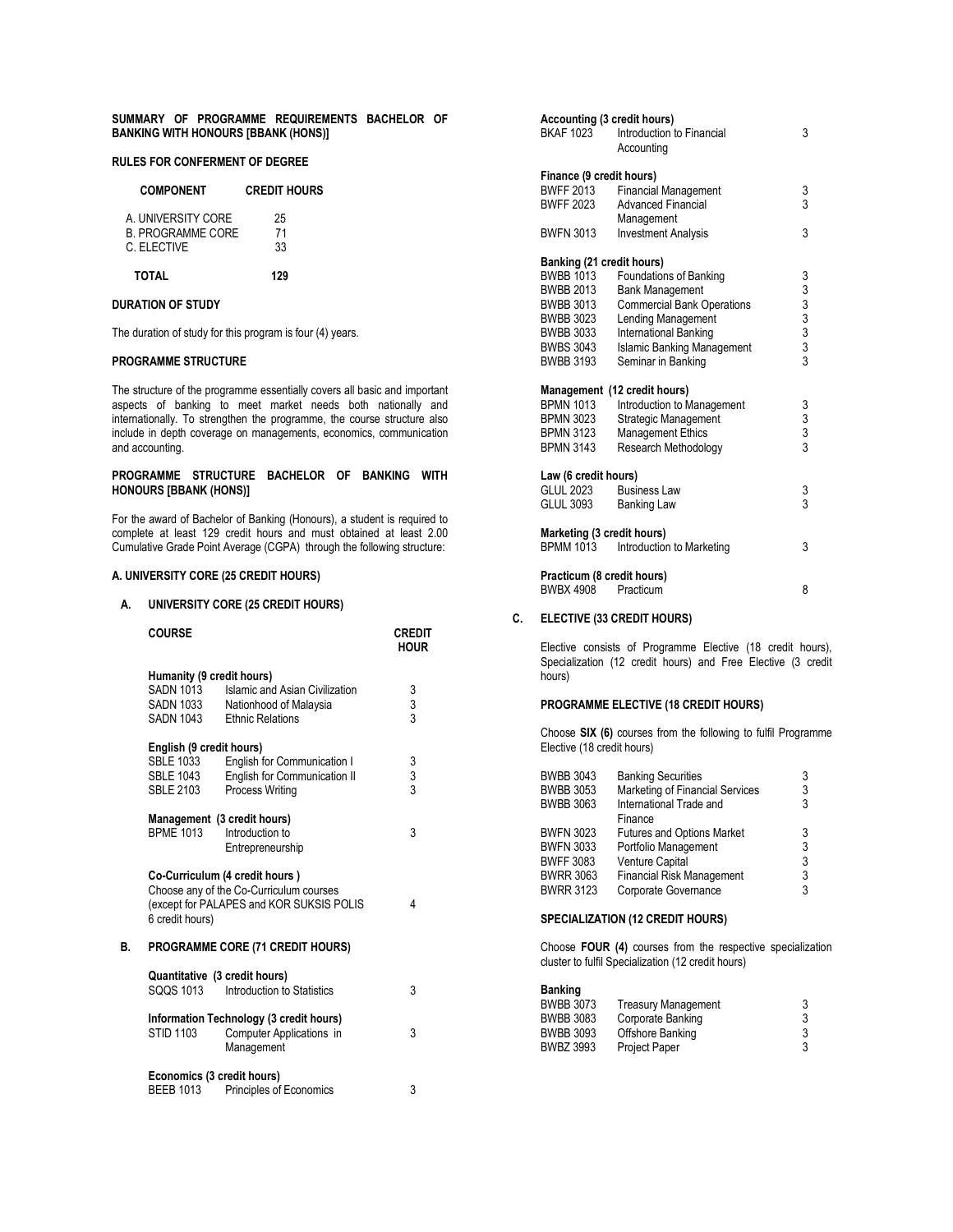| <b>Financial Planning</b>          |                                    |                                                |  |
|------------------------------------|------------------------------------|------------------------------------------------|--|
| <b>BWRR 1013</b>                   | Risk and Insurance                 |                                                |  |
| <b>BKAT 2013</b>                   | Principles of Taxation             |                                                |  |
| <b>BWRS 2013</b>                   | Takaful                            |                                                |  |
| <b>BWRR 3103</b>                   | <b>Estate Planning</b>             |                                                |  |
| <b>BWRR 3113</b>                   | <b>Retirement Planning</b>         |                                                |  |
| <b>BWFF 3073</b>                   | <b>Personal Finance</b>            | 333333333                                      |  |
| <b>BWBZ 3993</b>                   | Project Paper                      |                                                |  |
| <b>Islamic Finance and Banking</b> |                                    |                                                |  |
| <b>BWSS 2013</b>                   | Philosophy of Business in          | 3                                              |  |
|                                    | <b>Islamic Finance and Banking</b> |                                                |  |
| <b>BWFS 2033</b>                   | Regulation in Islamic Finance      | 3                                              |  |
|                                    | and Banking                        |                                                |  |
| <b>BWFS 3013</b>                   | <b>Islamic Investment</b>          |                                                |  |
| <b>BWFS 3023</b>                   | <b>Islamic Accounting</b>          | $\frac{3}{3}$                                  |  |
| <b>BWBZ 3993</b>                   | Project Paper                      |                                                |  |
| <b>Finance</b>                     |                                    |                                                |  |
| <b>BWFE 3013</b>                   | Real Estate Management             |                                                |  |
| <b>BWFF 3023</b>                   | <b>Credit Management</b>           | 3<br>3<br>3                                    |  |
| <b>BWFF 3033</b>                   | <b>Financial Markets and</b>       |                                                |  |
|                                    | Institutions                       |                                                |  |
| <b>BWFF 3043</b>                   | <b>International Finance</b>       | $\begin{array}{c}\n 3 \\ 3 \\ 3\n \end{array}$ |  |
| <b>BWFF 3053</b>                   | <b>Financial Modeling</b>          |                                                |  |
| <b>BWFF 3063</b>                   | <b>Financial Theory</b>            |                                                |  |
| <b>BWFF 3073</b>                   | <b>Personal Finance</b>            |                                                |  |
| <b>BWBZ 3993</b>                   | <b>Project Paper</b>               |                                                |  |
| Insurance                          |                                    |                                                |  |
| <b>BWRR 1013</b>                   | Risk and Insurance                 | 33333                                          |  |
| <b>BWRS 2013</b>                   | Takaful                            |                                                |  |
| <b>BWRR 3013</b>                   | Insurance Management               |                                                |  |
| <b>BWRR 3023</b>                   | <b>Actuarial Science</b>           |                                                |  |
| <b>BWRR 3043</b>                   | <b>Employee Benefits</b>           |                                                |  |
|                                    | Management                         |                                                |  |
| <b>BWRR 3053</b>                   | <b>Risk Financing</b>              | 3<br>3                                         |  |
| <b>BWBZ 3993</b>                   | <b>Project Paper</b>               |                                                |  |

# **D. FREE ELECTIVE (3 CREDIT HOURS)**

Students can choose any course offered by other programme within the UUM College of Business or any course offered by other Colleges subject to the followings:

a. Must fulfil PRE-REQUISITE course if any. b. Equivalent courses are NOT considered as free elective.

# **TOTAL OVERALL CREDIT HOURS: 129 CREDIT HOURS**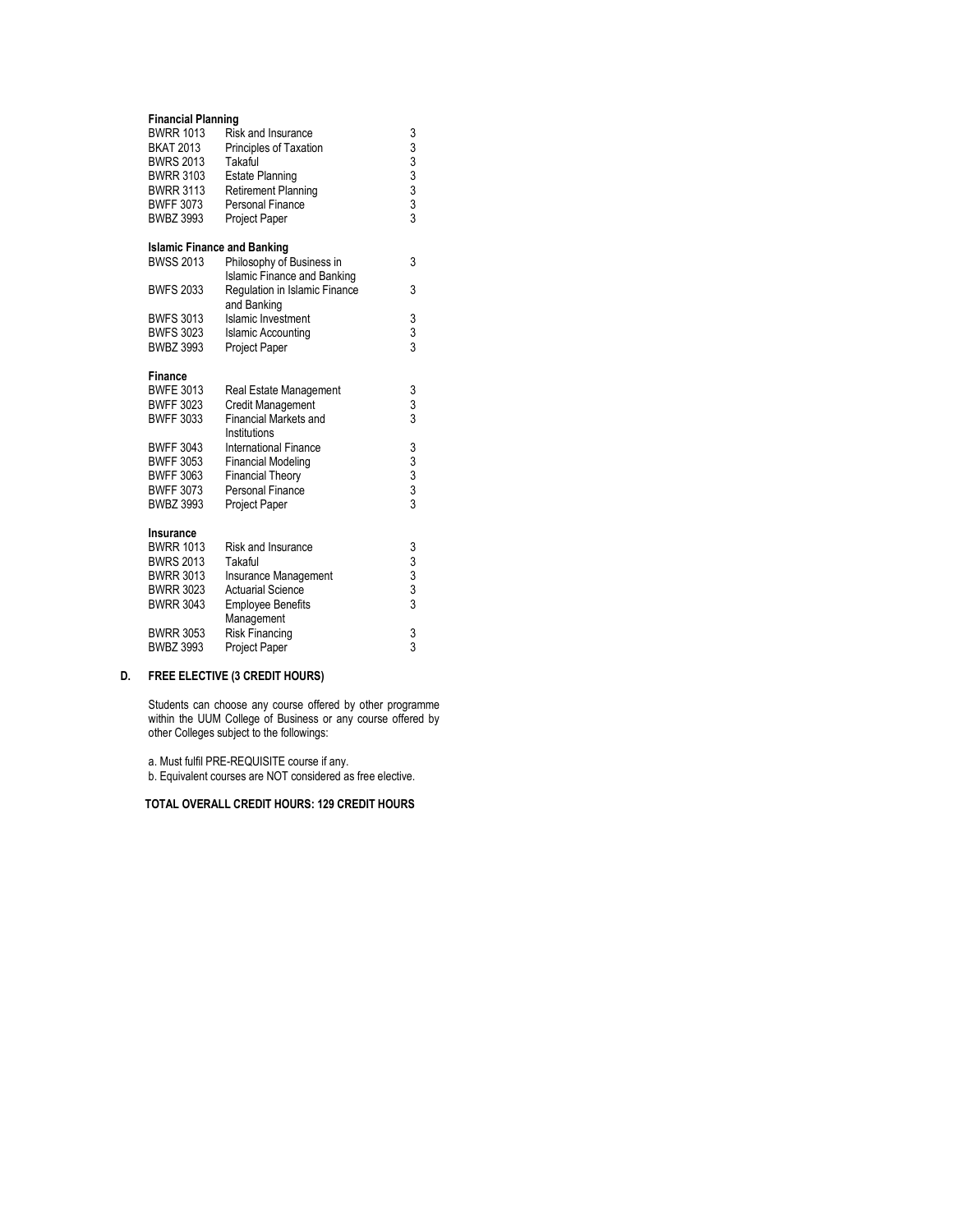### **PROPOSED COURSE BY SEMESTER FOR BACHELOR OF BANKING WITH HONOURS [BBANK (HONS)]**

| Code             | 1st Semester                      | Credit<br><b>Hours</b>        | Code            | 2nd Semester                 | <b>Credit</b><br><b>Hours</b> |
|------------------|-----------------------------------|-------------------------------|-----------------|------------------------------|-------------------------------|
| SADN1013         | Islamic and Asian Civilization    | 3                             | <b>SBLE1043</b> | English for Communication II | 3                             |
| SBLE1033         | English for Communication I       | 3                             | <b>BPMM1013</b> | Introduction to Marketing    | 3                             |
| SQQS1013         | Introduction to Statistics        | 3                             | <b>BWFF2013</b> | <b>Financial Management</b>  | 3                             |
| <b>BPMN1013</b>  | Introduction to Management        | 3                             | <b>BPME1013</b> | Introduction to              | 3                             |
| <b>BKAF1023</b>  | Introduction to Financial         | 3                             |                 | Entrepreneurship             |                               |
|                  | Accountina                        |                               | SADN1033        | Nationhood of Malaysia       | 3                             |
| <b>BWBB1013</b>  | Foundations of Banking            | 3                             | <b>BWBB2013</b> | <b>Bank Management</b>       | 3                             |
| VXXXXXX1         | Co-curriculum                     | 1                             | VXXXXX1         | Co-curriculum                | 1                             |
| <b>TOTAL</b>     |                                   | 19                            | <b>TOTAL</b>    |                              | 19                            |
| Code             | 3rd Semester                      | Credit<br><b>Hours</b>        | Code            | <b>4th Semester</b>          | Credit<br><b>Hours</b>        |
| <b>BWFF2023</b>  | <b>Advanced Financial</b>         | 3                             | GLUL2023        | <b>Business Law</b>          | 3                             |
|                  | Management                        |                               | <b>BEEB1013</b> | Principles of Economics      | 3                             |
| STID1103         | Computer Application in           | 3                             | <b>BWFN3013</b> | <b>Investment Analysis</b>   | 3                             |
|                  | Management                        |                               | BWBB3023        | <b>Lending Management</b>    | 3                             |
| <b>SBLE2103</b>  | Process Writing                   | 3                             | BWBB3033        | <b>International Banking</b> | 3                             |
| SADN1043         | <b>Ethnic Relations</b>           | 3                             | BXXX XXX3       | Programme Elective I         | 3                             |
| BWBB3013         | <b>Commercial Bank Operations</b> | 3                             | VXXX XXX1       | Co-curriculum                |                               |
| <b>BWBS3043</b>  | <b>Islamic Bank Management</b>    | 3                             |                 |                              |                               |
| VXXXXXX1         | Co-curriculum                     | 1                             |                 |                              |                               |
| <b>TOTAL</b>     |                                   | 19                            | <b>TOTAL</b>    |                              | 19                            |
| Code             | 5th Semester                      | <b>Credit</b><br><b>Hours</b> | Code            | 6th semester                 | <b>Credit</b><br><b>Hours</b> |
| BXXX XXX3        | Programme Elective II             | 3                             | BXXX XXX3       | Programme Elective V         | 3                             |
| BXXX XXX3        | Programme Elective III            | 3                             | BXXX XXX3       | Specialisation Elective I    | 3                             |
| BXXX XXX3        | Programme Elective IV             | 3                             | BXXX XXX3       | Specialisation Elective II   | 3                             |
| GLUL3093         | <b>Banking Law</b>                | 3                             | <b>BPMN3143</b> | Research Methodology         | $\overline{3}$                |
| <b>BPMN3123</b>  | <b>Management Ethics</b>          | $\overline{3}$                | XXXX XXX3       | Free Elective                | $\overline{3}$                |
| <b>TOTAL</b>     |                                   | 15                            | <b>TOTAL</b>    |                              | 15                            |
|                  |                                   | Credit                        |                 |                              | Credit                        |
| Code             | 7th semester                      | <b>Hours</b>                  | Code            | 8th Semester                 | <b>Hours</b>                  |
| <b>BWBB3193</b>  | Seminar in Banking                | 3                             |                 |                              |                               |
| BXXX XXX3        | Specialisation Elective III       | 3                             |                 |                              |                               |
| BXXX XXX3        | Specialisation Elective IV        | 3                             | <b>BWBX4908</b> | Practicum                    | 8                             |
| BXXX XXX3        | Programme Elective VI             | 3                             |                 |                              |                               |
| <b>BPMN 3023</b> | Strategic Management              | 3                             |                 |                              |                               |
| <b>TOTAL</b>     |                                   | 15                            | <b>TOTAL</b>    |                              | 8                             |

### **Total Overall Credit Hours: 129 Credit Hours**

#### **COURSES WITH PRE-REQUISITE**

| <b>CODE</b>     | <b>COURSES</b>                     | <b>PRE-REQUISITE</b>                                                     |
|-----------------|------------------------------------|--------------------------------------------------------------------------|
| BWBB3013        | <b>Commercial Bank Operations</b>  | <b>BWBB2013</b>                                                          |
| <b>BWBB3023</b> | Lending Management                 | <b>BWBB2013</b>                                                          |
| <b>BWBB3033</b> | International Banking              | <b>BWBB2013</b>                                                          |
| <b>BWBB3043</b> | <b>Banking Securities</b>          | <b>BWBB2013</b>                                                          |
| BWBB3063        | International Trade and<br>Finance | <b>BWBB2013</b>                                                          |
| <b>BWBB3073</b> | <b>Treasury Management</b>         | <b>BWBB2013</b>                                                          |
| <b>BWBB3083</b> | Corporate Banking                  | <b>BWBB2013</b>                                                          |
| <b>BWBB3093</b> | Offshore Banking                   | <b>BWBB2013</b>                                                          |
| <b>BWBB3193</b> | Seminar in Banking                 | Final year and have taken at<br>least 3 banking courses at<br>3000 level |

### **COURSE SYNOPSIS**

### **BWBB1013 FOUNDATIONS OF BANKING Pre-requisite: None**

This course illustrates a general view on the basics of the conventional and Islamic banking system and the present practice. Students will be exposed to the concept of money and its supplies, credit creation, sources and usage of bank funds, finance companies, merchant bank, discount houses, offshore banks and other non-banking financial institution in Malaysia.

### **BWBB2013 BANK MANAGEMENT Pre-Requisite: None**

This course covers several aspects of concept and technique in bank management practices today. A comprehensive analysis of bank financial statement to measure and evaluate bank's performance in terms of its profitability, assets and liquidity will be discussed in detail. Additionally, there will be a thorough explanation on the effective management of bank capital, liquidity planning and management of sources and uses of funds in addition to efficient management of asset and liability. Furthermore, this course will also include other important topics as such managing investment portfolio, bank's strategic planning and budgeting process, people management, risks in banking as well as electronic banking. Other related issues in bank management will also be discussed in detail.

### **BWBB3013 COMMERCIAL BANK OPERATIONS Pre-Requisite: BWBB2013 Bank Management**

This course discusses commercial bank operations in detail. Discussion pertaining to roles and functions of commercial bank as a provider of banking products and services will be discussed in depth. In particular, students will be exposed to topic relating to banking products and services such as deposits, cheques, remittance, loan and advances, international trade financing, and other banking products. This course also highlights current issues and challenges facing bankers today.

# **BWBB3023 LENDING MANAGEMENT Pre-Requisite: BWBB2013 Bank Management**

This course will discuss the roles of financial institutions as financial intermediaries in providing loan services. Student will be exposed to the basic concepts, principles and loan policies in bank lending management. This course will also cover other topics such as lending process, analysis of risks using qualitative and quantitative analysis, security for loans, restructuring of loans, lending rationale, loan agreement, project financing, managing problem loans and securitization.

# **BWBB3033 INTERNATIONAL BANKING Pre-Requisite: BWBB2013 Bank Management**

This course introduces students to structures of international banking, the applicable principles and practice as well as the economics and regulatory nature and complexity of international banking environment. Various international banking activities involving assets, liabilities and other international banking services, and the techniques used to manage and monitor them are discussed in detail. Topics like international financial institutions, international trade, foreign exchange, offshore banking, risk management, international portfolio management and current issues are included to help students understand and appreciate the international trade liberalization and globalization, and their impact on the international banking.

### **BWBB3043 BANKING SECURITIES Pre-Requisite: BWBB2013 Bank Management**

This course exposes students to all types of banking securities used as collaterals in lending activities of banking and financial institutions, their characteristics, advantages, disadvantages as well as their suitability as collaterals. Students will learn how a perfect security is created and how bankers' rights under each type of security are enforced in recovery of debts. Discussion also covers relevant topics including National Land Administration System, Legal/Judiciary System having jurisdiction over banking securities in Malaysia, Registration of Company Act, and actual